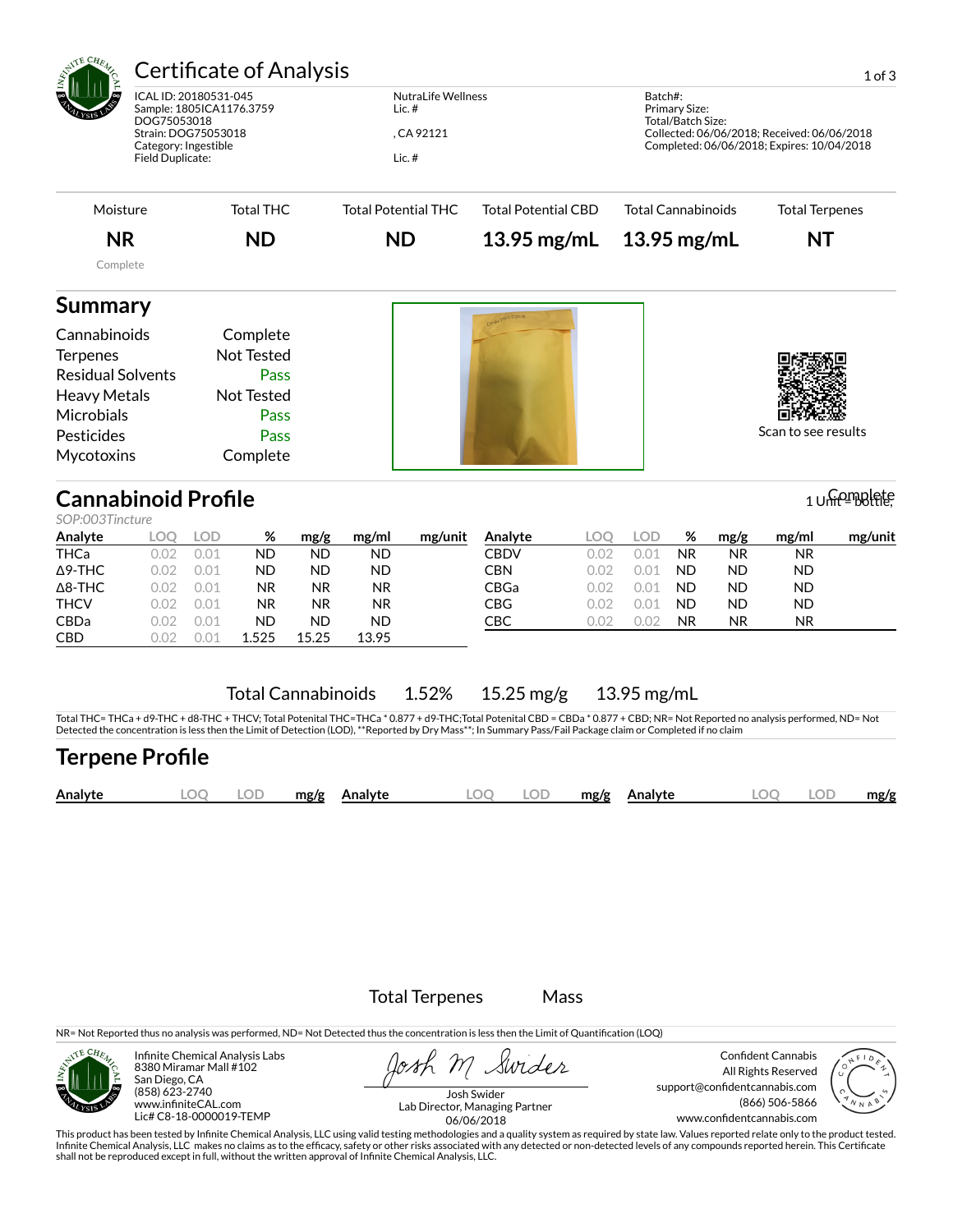

# Certificate of Analysis 2013

ICAL ID: 20180531-045 Sample: 1805ICA1176.3759 DOG75053018 Strain: DOG75053018 Category: Ingestible Field Duplicate:

NutraLife Wellness Lic. #

, CA 92121

Lic. #

Batch#: Primary Size: Total/Batch Size: Collected: 06/06/2018; Received: 06/06/2018 Completed: 06/06/2018; Expires: 10/04/2018

# **Residual Solvent Analysis**

*SOP:RS001*

| Category 1          |           | LOO     |         | LOD Limit Status | Category 2    |            |            |            | LOO LOD Limit | Status | Category 2  |           | LOO     | <b>LOD</b> | Limi       | <b>Status</b> |
|---------------------|-----------|---------|---------|------------------|---------------|------------|------------|------------|---------------|--------|-------------|-----------|---------|------------|------------|---------------|
|                     |           | PPM PPM | PPM PPM |                  |               | <b>PPM</b> | <b>PPM</b> | <b>PPM</b> | <b>PPM</b>    |        |             |           | PPM PPM | <b>PPM</b> | <b>PPM</b> |               |
| 1.2-Dichloro-Ethane | NR        |         |         | N1               | Acetone       | ND         |            | 100        | 50C           | Pass   | n-Hexane    | <b>ND</b> |         | 20         | 290        | Pass          |
| Benzene             | <b>NR</b> |         |         | N1               | Acetonitrile  | ND         |            |            | 410           | Pass   | Isopropanol | <b>ND</b> | 85      | 50.        | 5000       | Pass          |
| Chloroform          | <b>NR</b> |         |         | N1               | Butane        | ND         | 175        |            | 100 5000      | Pass   | Methanol    | <b>ND</b> | 85      |            | 50 3000    | Pass          |
| Ethylene Oxide      | <b>NR</b> |         |         | N1               | Ethanol       | ND         | 175        |            | 100 5000      | Pass   | Pentane     | <b>ND</b> | 175     |            | 100 5000   | Pass          |
| Methylene-Chloride  | NR        |         |         | N1               | Ethyl-Acetate | ND         | 175        |            | 100 5000      | Pass   | Propane     | ND        | 175     | 100.       | 5000       | Pass          |
| Trichloroethene     | <b>NR</b> |         |         | N1               | Ethvl-Ether   | ND         | 175        |            | 100 5000      | Pass   | Toluene     | <b>ND</b> |         | 10         | 890        | Pass          |
|                     |           |         |         |                  | Heptane       | ND         |            |            | 100 5000      | Pass   | Xylenes     | <b>ND</b> |         |            | 2170       | Pass          |

NR= Not Reported thus no analysis was performed, ND= Not Detected thus the concentration is less then the Limit of Quantification (LOQ) \*Action Levels Set By State of CA\*

## **Heavy Metal Screening**

| $\sim$ $\sim$<br>-)C<br>$\tilde{\phantom{a}}$ | <b>LOD</b> | ∟imit | <b>Status</b> |
|-----------------------------------------------|------------|-------|---------------|
| in the                                        |            |       |               |

NR= Not Reported thus no analysis was performed, ND= Not Detected thus the concentration is less then the Limit of Quantification (LOQ) \*Action Levels Set By State of CA\*

### **Microbiological Screening**

|                       | <b>Result</b>       | <b>Status</b> |
|-----------------------|---------------------|---------------|
| Aspergillus flavus    | <b>NR</b>           | <b>NT</b>     |
| Aspergillus fumigatus | <b>NR</b>           | <b>NT</b>     |
| Aspergillus niger     | <b>NR</b>           | <b>NT</b>     |
| Aspergillus Terreus   | <b>NR</b>           | <b>NT</b>     |
| E. Coli               | Not Detected        | Pass          |
| Salmonella            | <b>Not Detected</b> | Pass          |

ND=Not Detected; \*Action Levels Set By State of CA\*



Infinite Chemical Analysis Labs 8380 Miramar Mall #102 San Diego, CA (858) 623-2740 www.infiniteCAL.com Lic# C8-18-0000019-TEMP

Josh M Swider

Confident Cannabis All Rights Reserved support@confidentcannabis.com (866) 506-5866 www.confidentcannabis.com



Josh Swider Lab Director, Managing Partner 06/06/2018

This product has been tested by Infinite Chemical Analysis, LLC using valid testing methodologies and a quality system as required by state law. Values reported relate only to the product tested. Infinite Chemical Analysis, LLC makes no claims as to the efficacy, safety or other risks associated with any detected or non-detected levels of any compounds reported herein. This Certificate shall not be reproduced except in full, without the written approval of Infinite Chemical Analysis, LLC.